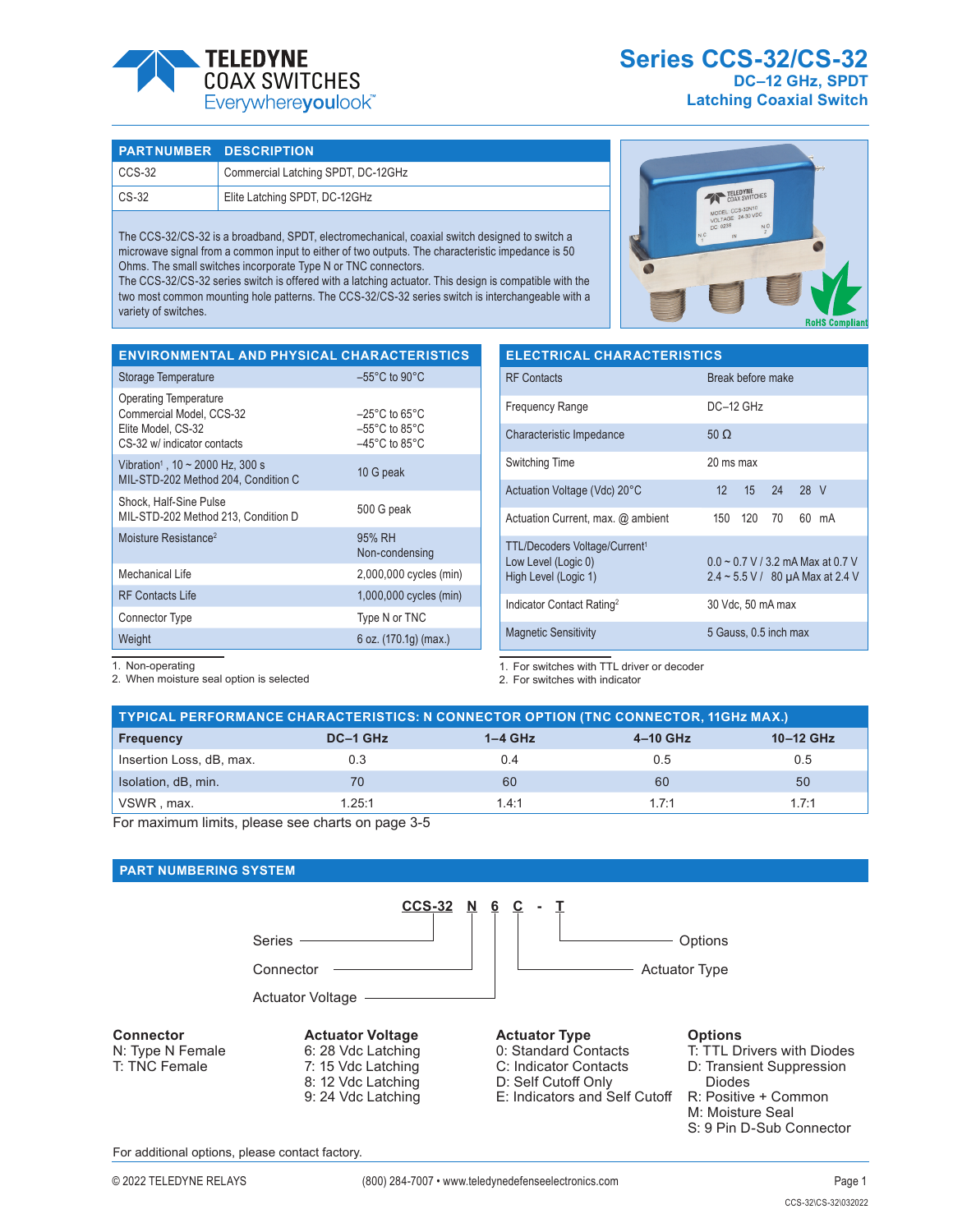

# **SCHEMATICS AND MECHANICAL OUTLINE**



 $100000$ О С 6

P/N 2706650 **"-s option" 9-pin d-sub connector (EXAMPLE: CCS-32N60-S)**

| <b>9 PIN D-SUB PINOUT FOR LATCHING SPDT</b> |       |                   |               |                     |  |
|---------------------------------------------|-------|-------------------|---------------|---------------------|--|
| <b>OPTIONS</b>                              |       |                   |               |                     |  |
| Pin<br>No.                                  | Basic | TTL<br>Indicators |               | Indicators &<br>TTL |  |
|                                             |       |                   |               |                     |  |
| 2                                           | 2     | 2                 |               |                     |  |
| 3                                           | C     | C                 | Common        | Common              |  |
| 4                                           |       |                   |               |                     |  |
| 5                                           |       |                   | $\mathcal{P}$ | $\mathcal{P}$       |  |
| 6                                           |       |                   | <b>Vsw</b>    | Vsw                 |  |
|                                             |       | A                 |               | A                   |  |
| 8                                           |       | в                 |               | R                   |  |
| g                                           |       | $\cap$            |               | ⌒                   |  |

| <b>TRUTH TABLE (with TTL option)</b> |   |            |                |  |                              |    |
|--------------------------------------|---|------------|----------------|--|------------------------------|----|
| Logic Input                          |   |            | <b>RF Path</b> |  | Indicator<br>(if applicable) |    |
| 1                                    | 2 | IN<br>to 1 | IN<br>to $2$   |  | А                            | B  |
| O                                    |   |            | No Change      |  |                              |    |
| 1                                    |   | On         | Off            |  | C                            |    |
| ი                                    |   | Off        | On             |  |                              | C. |
|                                      |   |            | Forbidden      |  |                              |    |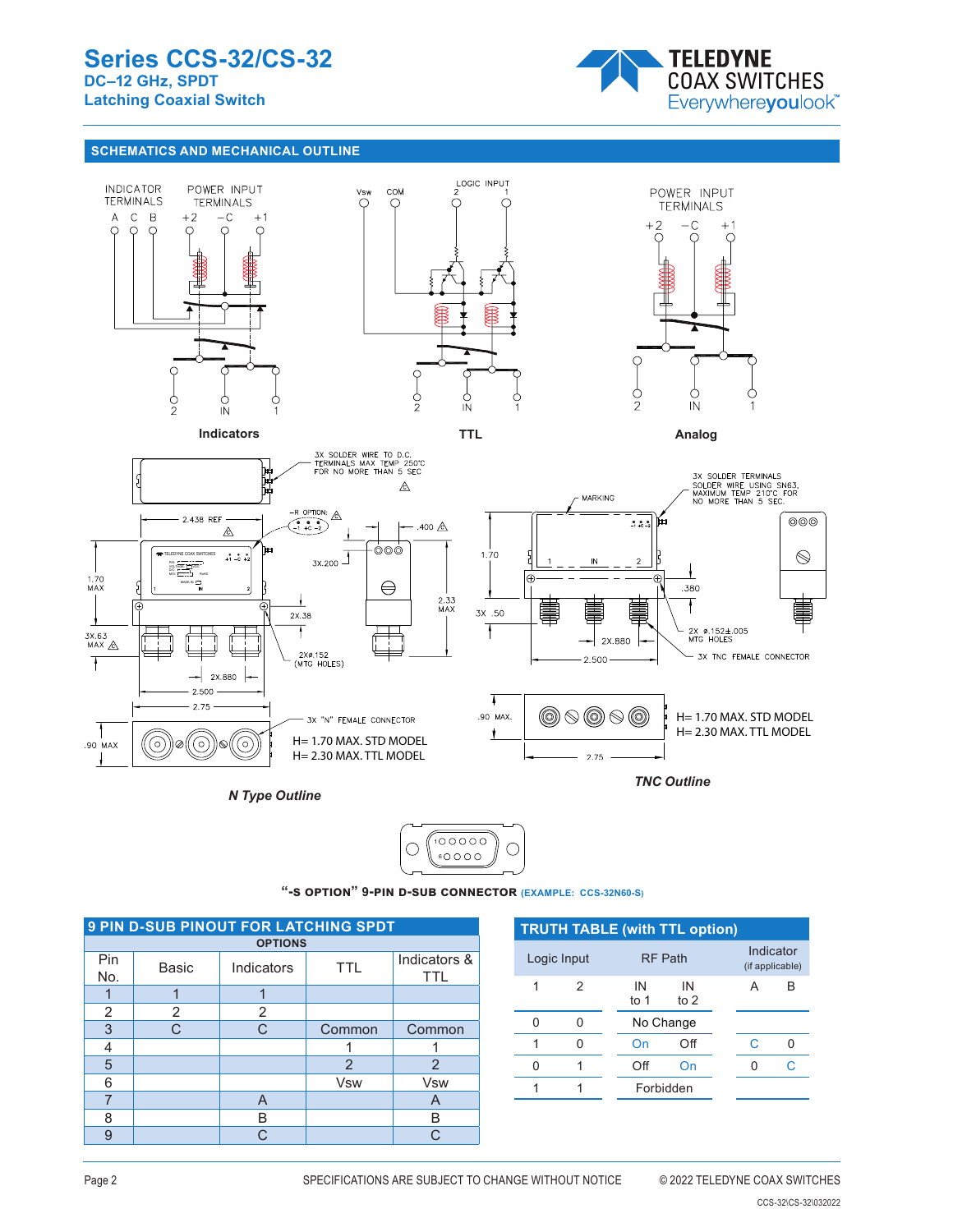

# **TYPICAL NARROWBAND RF INSERTION LOSS PERFORMANCE CURVES**





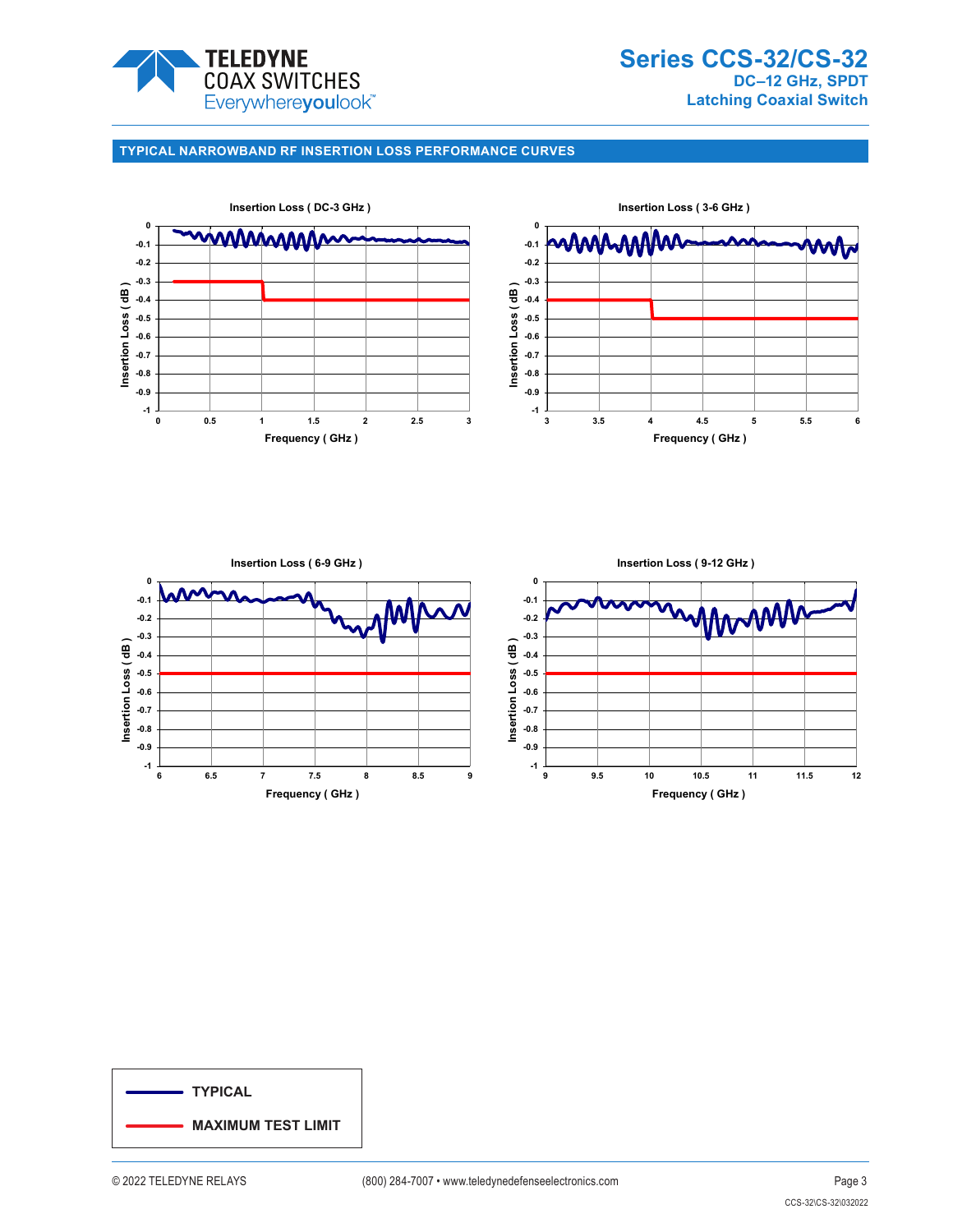

# **TYPICAL NARROWBAND RF ISOLATION PERFORMANCE CURVES**



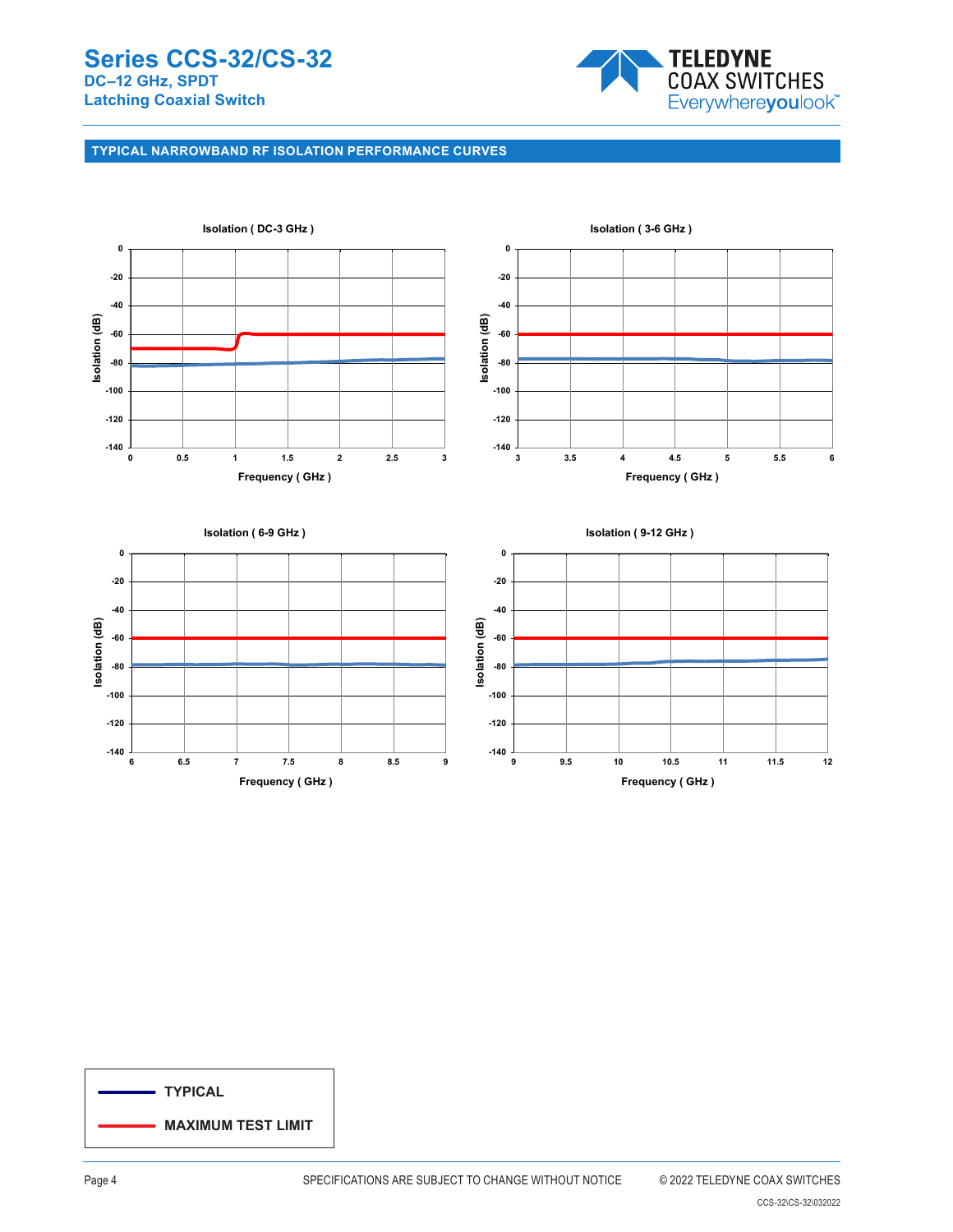

**Series CCS-32/CS-32 DC–12 GHz, SPDT Latching Coaxial Switch**

# **TYPICAL NARROWBAND RF VSWR PERFORMANCE CURVES**





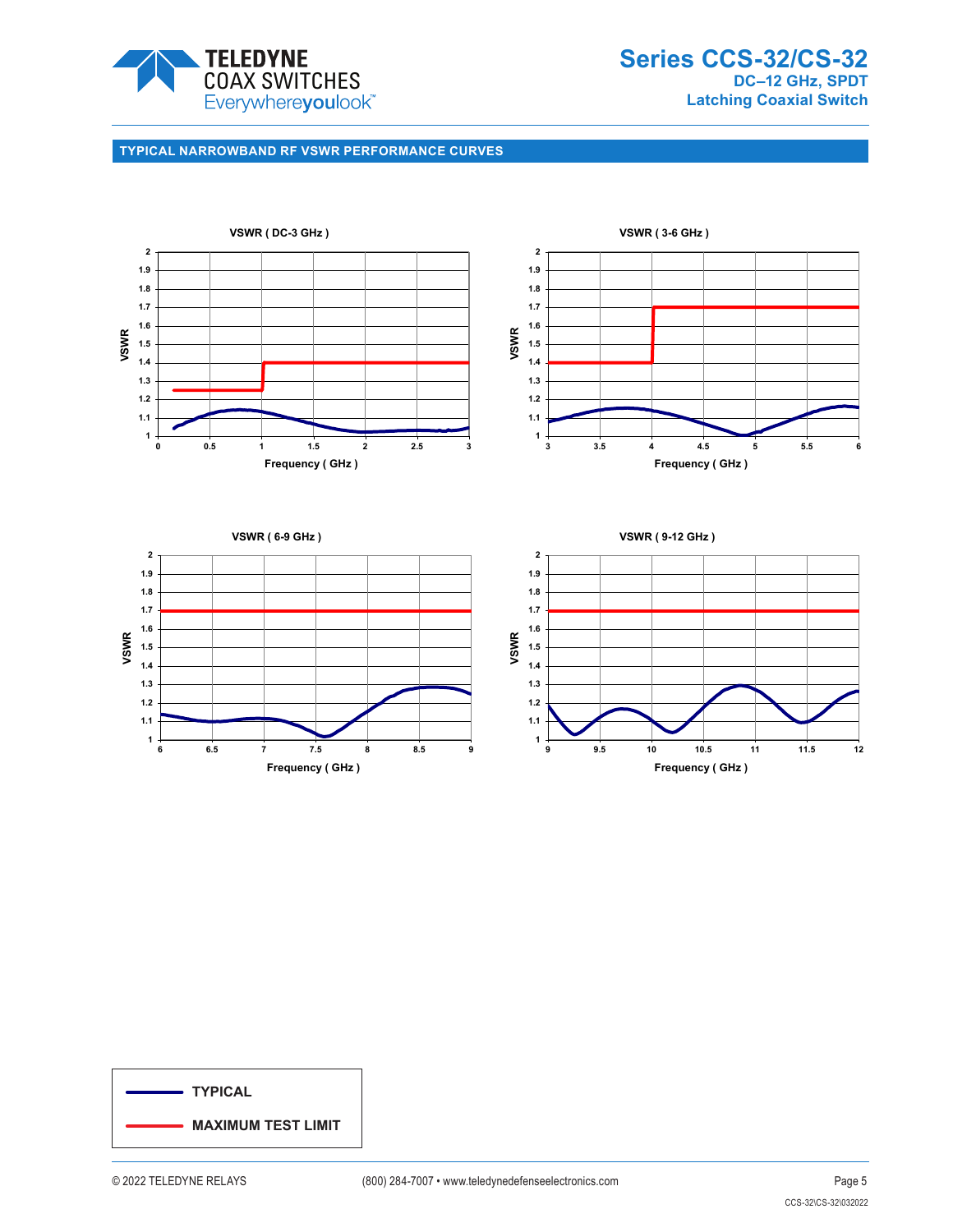

**TYPICAL POWER PERFORMANCE CURVE**

# **Power Handling vs. Frequency**



Estimates based on the following reference conditions:

- Ambient temperature of 40°C or less
- Sea level operation
- Load VSWR of 1.20:1 maximum
- No high-power (hot) switching

Please contact Teledyne Coax Switches for derating factors when applications do not meet the foregoing reference conditions.